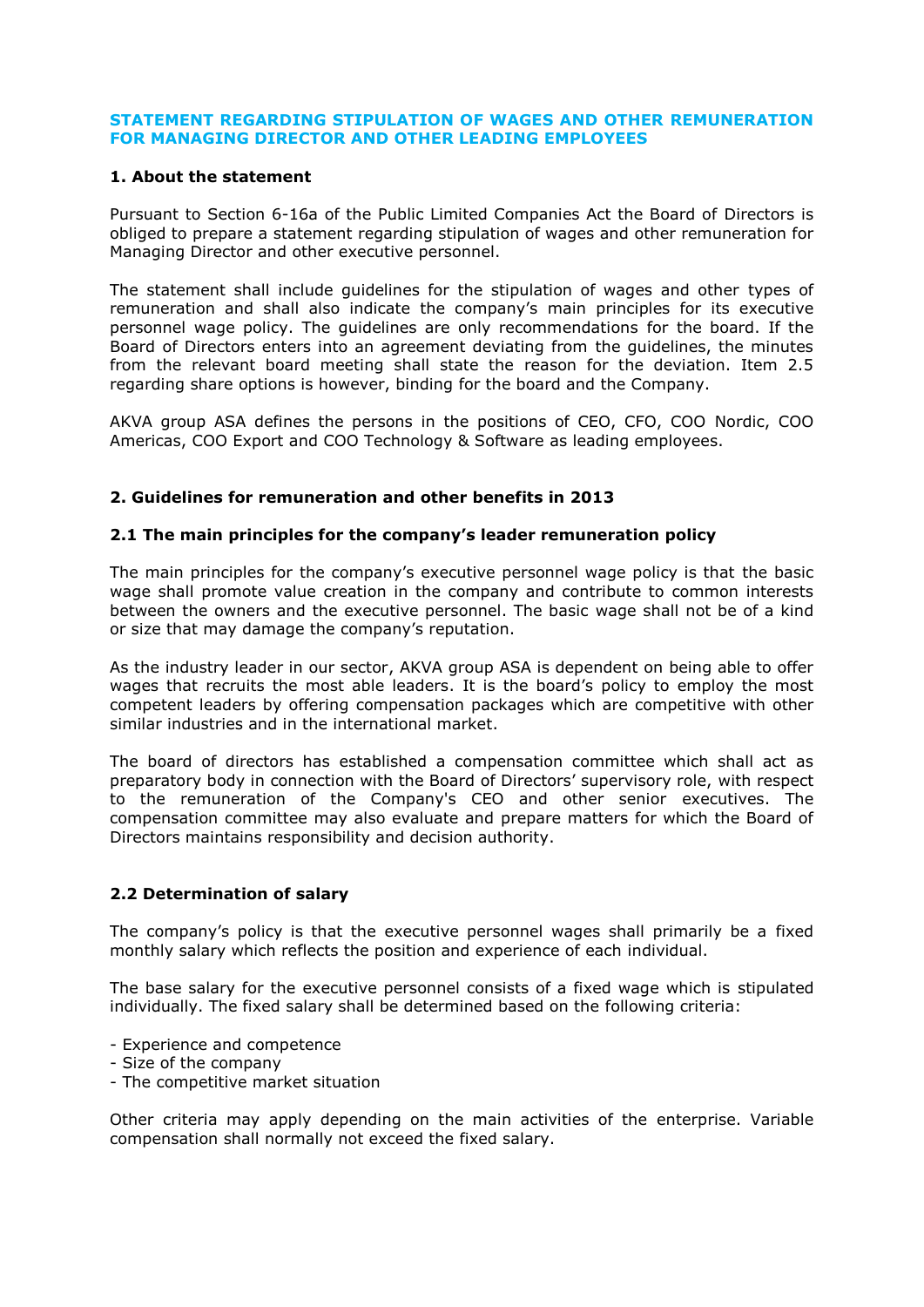The CEO's remuneration is dealt with by the Board of Directors. The salary adjustments for the other leading employees shall be determined by the CEO with subsequent reporting to the Board of Directors.

Determination of compensation for executive employees shall be according to the principles that apply for the other employees in regards of limits for annual adjustment of wages, time of adjustment and a total wage compensation consisting of a fixed and variable pay.

# **2.3 Benefits**

The company grants benefits such as telecommunication and similar based on need. Moreover, a company car might be considered based on need. If considered needed it becomes part of the overall remuneration.

## **2.4 Bonus schemes and similar variable compensation**

February 20, 2014 the BoD approved a new incentive scheme for the Group. The new scheme, effective from 2014 onwards, holds three elements: (1) Strategic Value Incentive Scheme; giving incentive to the CEO and CFO relative to actual development in the Group's actual net value in the period to 31.12.16, (2) Operational Incentive Scheme; giving incentive to managers of business areas and main entities relative to actual annual financial and operational performance, (3) Loyalty Incentive Scheme; allowing selected key employees, crucial to the Group's long term development, participation in sharing 4% of the Group's annual EBT over a ten year program.

The new bonus scheme replaces a previous scheme valid throughout 2013, which subject to financial performance of the Group and Business Areas as well as personal goals, awarded the CEO, the Group Management as well as defined mangers of main business entities bonus limited to 30% of annual salary for the CEO and the Group Management and 20% of annual salary for defined country managers as well as mangers of main business entities.

The general bonus plan does not exclude special bonus payments for particularly demanding projects.

According to the established bonus regime and agreed terms, total bonus based on the 2012 performance, of NOK 728 001 were paid out in 2013 to the Group Management.

### **2.5 Share options**

AKVA group ASA introduced a share option plan in 2006, which allows the Board of Directors to grant options for the subscription of shares for an aggregate nominal value of NOK 1,012,108. The share option plan was approved by the general meeting on 6 October 2006. The options may be awarded both to leading employees and other selected employees. In 2010 120.000 options were awarded as part of the employment contract of the new CEO. At year-end 2013, only these 120.000 options had been awarded under the existing option program.

The share option program is frozen at current level and the board has not allocated options in accordance with the share option plan in 2013.